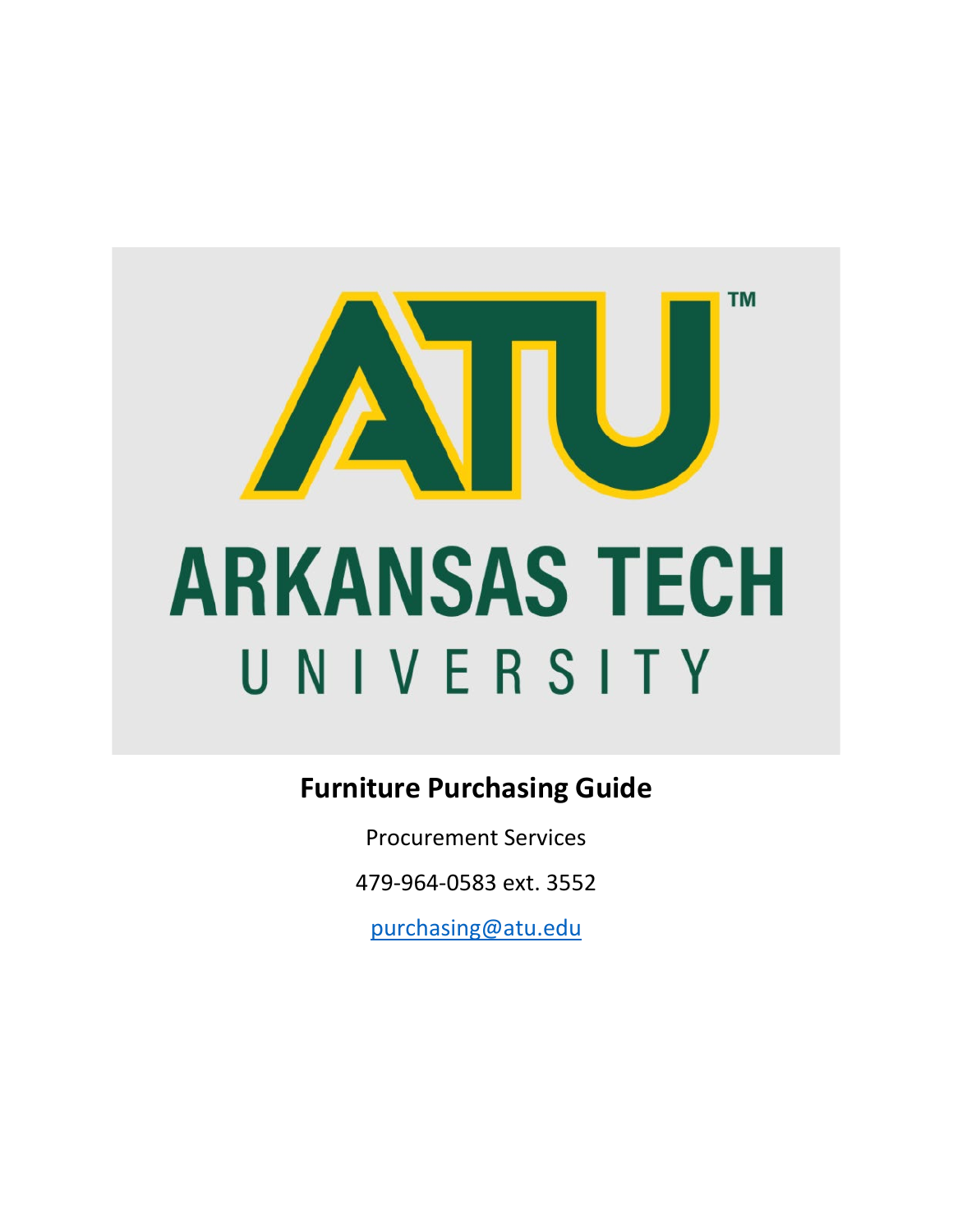This guide is designed to assist departments in purchasing new furniture using departmental funds. Every effort has been made to present economical options for the most frequently purchased items. All offerings included in this guide are on current Arkansas State and/or cooperative purchasing contracts. If your purchase requires special consideration such as matching existing furniture or if a piece of furniture must meet specific accommodation standards, please contact Procurement at 479-964-0583 ext. 3552.

Furniture Purchasing Process

- 1. Complete and submit the [Furniture Request Form.](https://www.atu.edu/purchasing/docs/Furniture%20Request%20Form.pdf)
- 2. Procurement contacts you to discuss your needs and collect any additional required information.
- 3. Procurement contacts a furniture dealer on your behalf to begin working on a quote or to request that the dealer contact you directly to setup a site visit to the area being refurbished if the project requires such.
- 4. Procurement will obtain and forward a quote to you. From here it may be necessary for you to select fabrics and finishes if not already done so.
- 5. You will enter a requisition for the purchase making sure to match the quote line for line. Do not enter a multi-line quote as 1 lot.
- 6. Once the requisition completes the approval process it will be converted to a PO and the order will be placed by Procurement Services.



Important Points

- Furniture orders can take up to 10 weeks for delivery.
- Last day to purchase for end of fiscal year deadline on delivery is typically April 15.
- Custom fabric selections may lengthen deliver times.
- Departments are encouraged to follow the steps listed above for the most efficient purchase of the highest quality items for the dollar amount spent.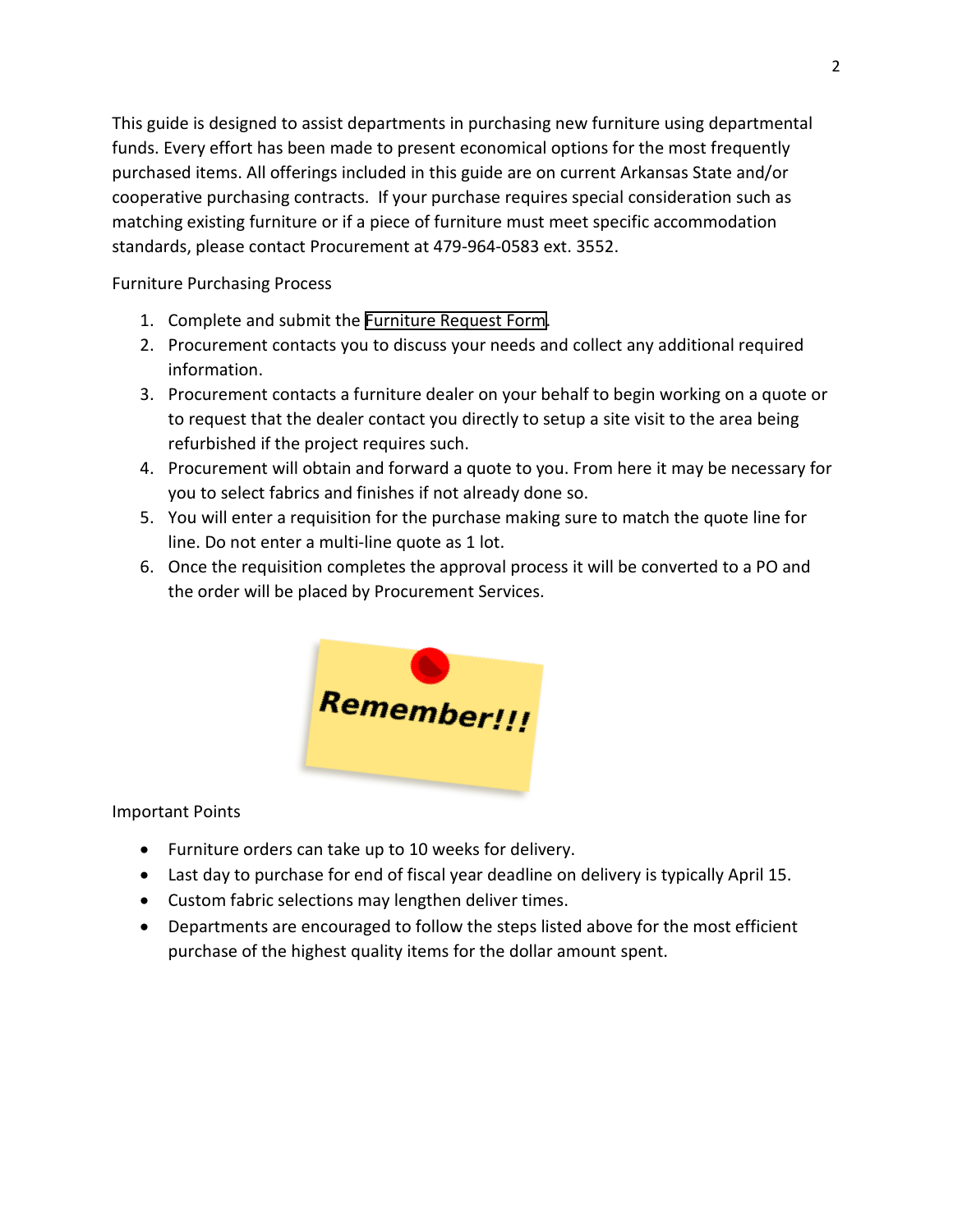| <b>Office Furniture</b>                  |                                                           |  |
|------------------------------------------|-----------------------------------------------------------|--|
| <b>Task Seating</b>                      |                                                           |  |
| <b>Manufacturer</b>                      | <b>Web Address</b>                                        |  |
| Good: 9 to 5 Strata and Luna             | <b>Strata</b><br>Luna                                     |  |
| <b>Better: HON Ignition and Nucleus</b>  | Ignition Nucleus                                          |  |
| Best: XChair X1, X2 Humanscale           | <b>Liberty XChair</b>                                     |  |
| Liberty                                  |                                                           |  |
| <b>Case Goods</b>                        |                                                           |  |
| <b>Manufacturer</b>                      | <b>Web Address</b>                                        |  |
| Good: Office to Go and Global            | https://www.officestogo.com/,                             |  |
|                                          | https://www.globalfurnituregroup.com/                     |  |
| <b>Better: HON and OFS</b>               | https://www.hon.com/desk-collections                      |  |
|                                          | https://ofs.com/products/category                         |  |
| <b>Best: Kimball</b>                     | https://www.kimball.com/                                  |  |
| <b>Guest Seating</b>                     |                                                           |  |
| Manufacturer                             | <b>Web Address</b>                                        |  |
| Good: Offices to Go and 9 to 5           | https://www.officestogo.com/ and https://9to5seating.com/ |  |
| <b>Better: HON and Lesro</b>             | https://www.hon.com/                                      |  |
|                                          | https://www.lesro.com/                                    |  |
| <b>Best: KI Strive and Herman Miller</b> | https://www.ki.com/products/name/strive-stack-chair/      |  |
| Caper                                    | https://www.hermanmiller.com/products/seating/stacking-   |  |
|                                          | chairs/caper-stacking-chair/                              |  |
| <b>Conference Tables</b>                 |                                                           |  |
| Manufacturer                             | <b>Web Address</b>                                        |  |
| Good: Offices to Go                      | https://www.officestogo.com/                              |  |
| <b>Better Hon and Global</b>             | https://www.hon.com/                                      |  |
|                                          | https://www.globalfurnituregroup.com/                     |  |
| <b>Best: Kimball and KI</b>              | https://www.kimball.com/furniture/#APP=2&SORT=DEFAULT     |  |
|                                          | https://www.ki.com/products/category/tables/              |  |
| <b>Work Stations</b>                     |                                                           |  |
| <b>Manufacturer</b>                      | <b>Web Address</b>                                        |  |
| Good: Hon                                | https://www.hon.com/cubicle-collections                   |  |
| <b>Best: KI and Kimball</b>              | https://www.ki.com/products/category/workspace-systems/   |  |
|                                          | https://www.kimball.com/furniture/open-plan/traxx-tiles/  |  |

| <b>Lounge Furniture</b>     |                                                       |
|-----------------------------|-------------------------------------------------------|
| Manufacturer                | <b>Web Address</b>                                    |
| Good: Lesro and Hon         | https://www.lesro.com/                                |
| <b>Better: Eko</b>          | https://www.ekocontract.com/lounge-tables-seating     |
| <b>Best: Kimball and KI</b> | https://www.kimball.com/furniture/#APP=3&SORT=DEFAULT |
|                             | https://www.ki.com/products/category/seating/lounge-  |
|                             | seating/                                              |